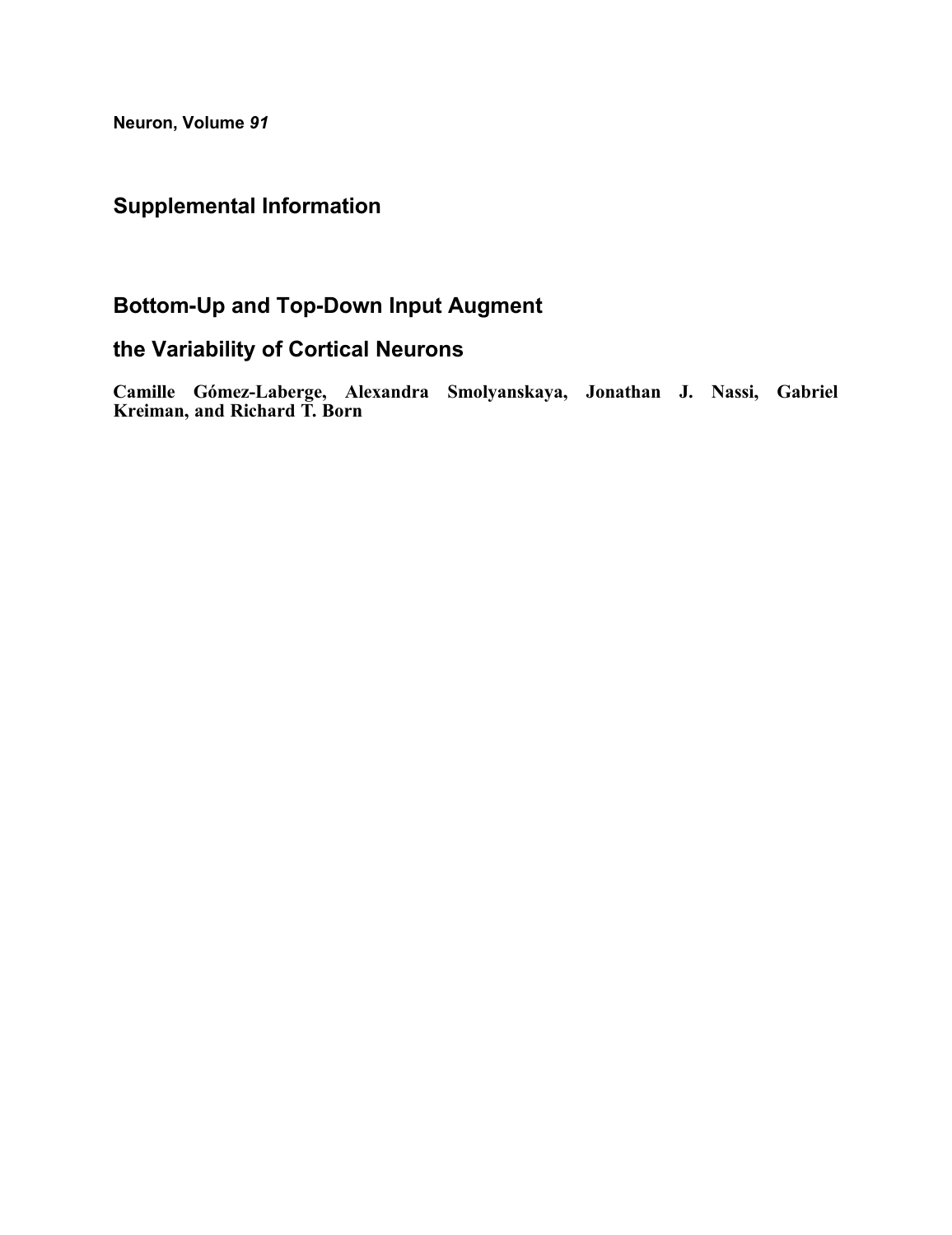

**Figure S1, related to Figure 1. Input Inactivation Regularizes the Spike Trains of Cortical Neurons** Spike raster from three example neurons (columns) in visual area MT during a 350 ms random dot stimulus of preferred direction of motion during control (top row), V2/V3 inactivation (middle row), and after V2/V3 recovery (bottom row). Consistent with the analysis presented in Figure 1, input inactivation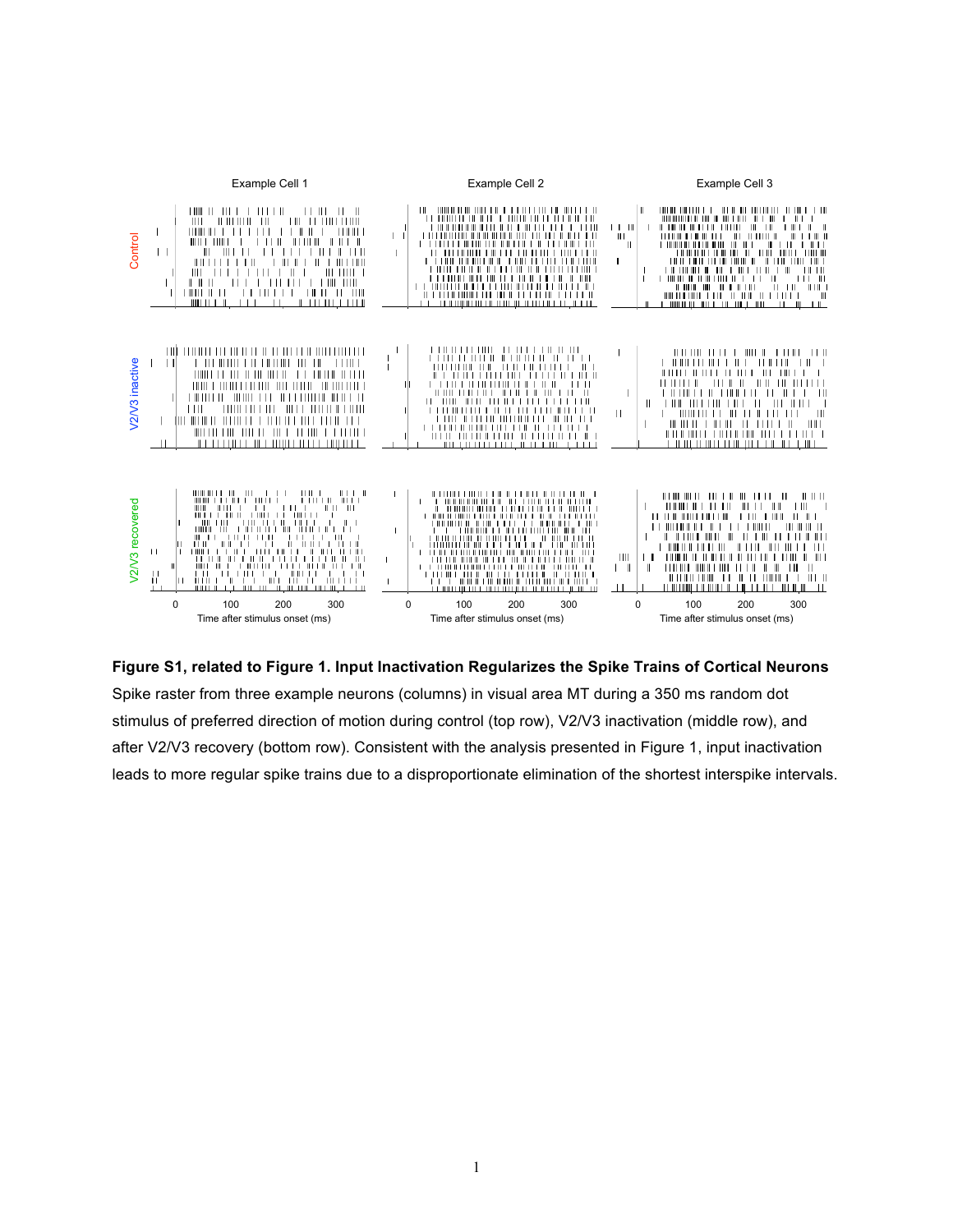

**Figure S2, related to Figure 2. Variability Reduction is not an Artifact of Decreasing Spike Rate** (A) Scatter plot of changes in Fano factor versus changes in spike rate per neuron (cross represents mean  $\pm$  SEM; n = 39 cells). Fano factor and spike rate change in opposite direction ( $r = -0.56$ ,  $p < 0.001$ ). Thus, the largest changes in Fano factor occurred in cells with the smallest changes in spike rate. (B) Same as in (A) except for CV<sup>2</sup>. A relationship between CV<sup>2</sup> and spike rate was not detected (r = 0.12, p > 0.05). (C) Fano factor for control, inactive, and rate-matched control data (by random spike deletion). Artificially reducing the spike rate of the control data did not lead to detectable changes in the Fano factor. Bars represent mean ± SEM. (D) Interspike interval histogram for the rate-matched control data (black) compared to the original control (red) and inactivation (blue) data. The rate-matched histogram retains the exponential shape and, therefore, the irregularity observed in the original control data. Lines and shading represent mean ± SEM.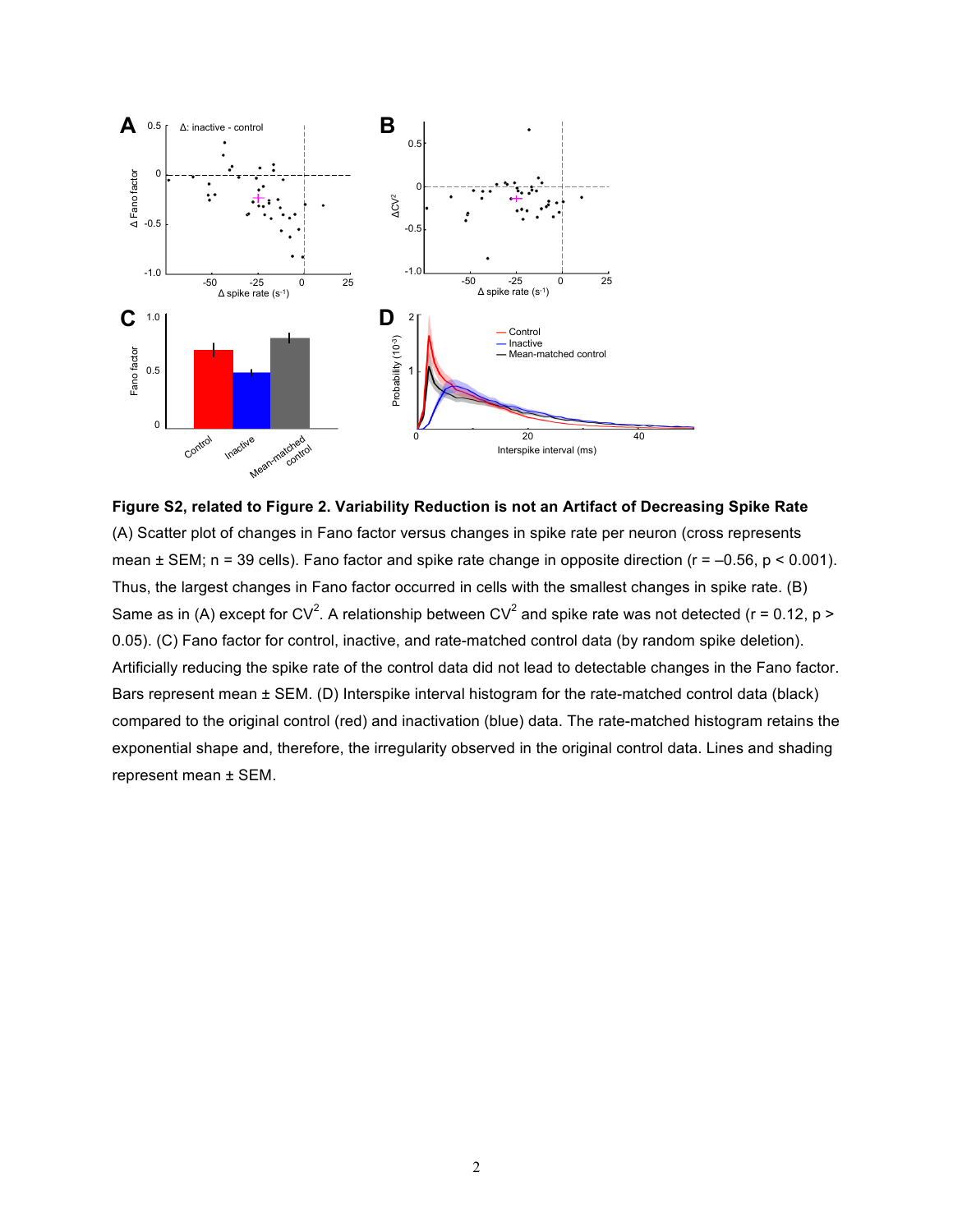

**Figure S3, related to Figure 3. Supplemental Simulations of the Within-pool Correlation Model** (A) The experimental effect of input inactivation was reproducible provided that at least some weak correlation existed between V1 and V2. Spike rate,  $CV<sup>2</sup>$  and Fano factor for control (red) and V2 inactivated (blue) conditions. Each column measures the effect of inactivation for a different amount of correlation between V1 and V2 inputs. Correlation between V1 and V2 was implemented by copying a fraction of the template spike train (**μ**[t] in Experimental Procedures) that synchronized each group. (B) Rate-matched control simulations. Spike rate,  $CV^2$  and Fano factor for control (red), inactivated (blue) and mean rate-matched control (gray) data. The mean-matched control  $CV^2$  slightly decreased from control levels, but its Fano factor was indistinguishable from control levels. Both measures remained significantly larger than those from the inactivation model. (C) Model robustness. Inactivation-induced changes in spike rate,  $CV<sup>2</sup>$  and Fano factor from the simulation in the main text and from additional simulations with either larger input interval irregularity or larger ensembles of input neurons. In all cases, the inactivationinduced effects were detected (t test,  $p < 0.01$ ). Bars represent mean  $\pm$  SEM.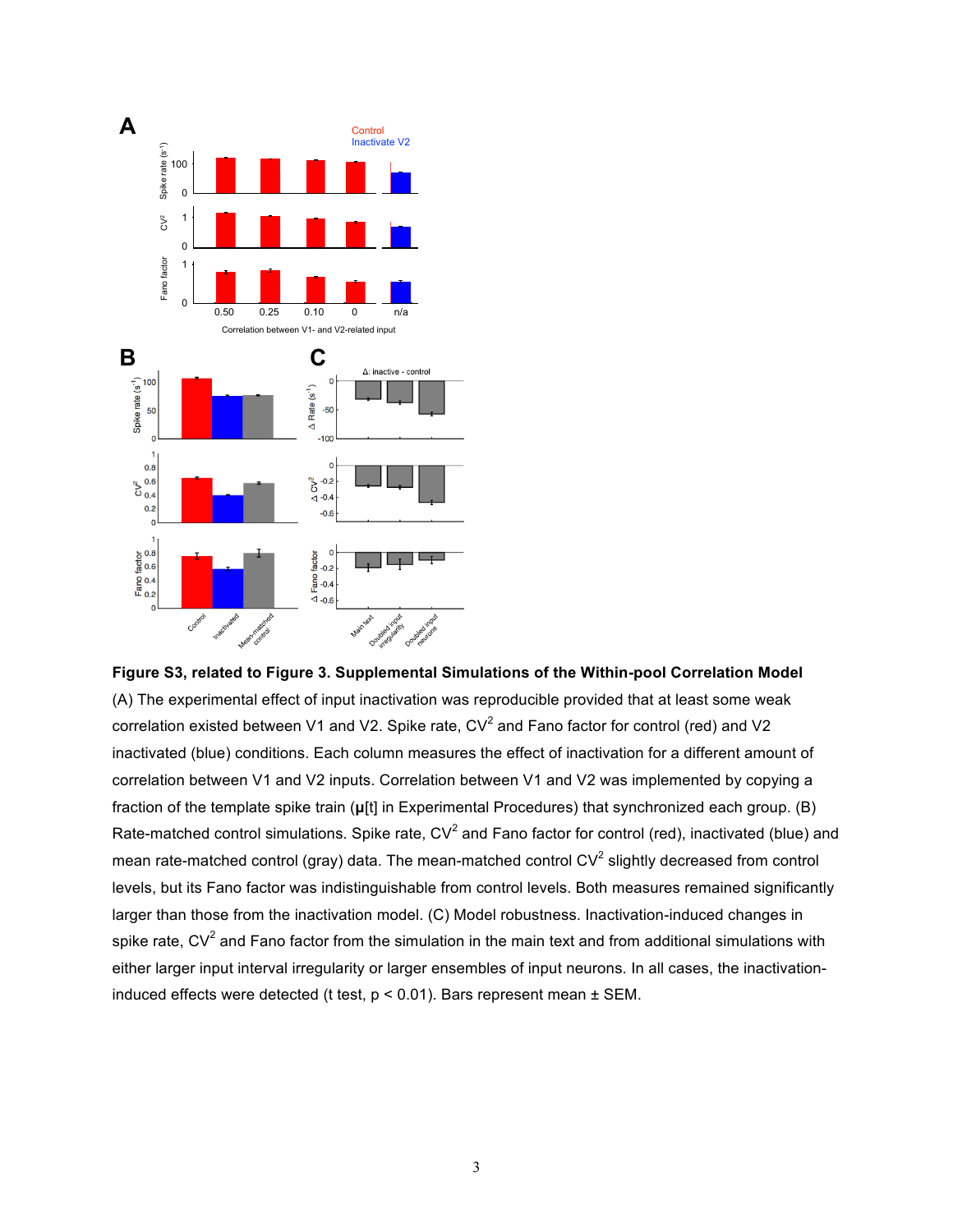

### **Figure S4, related to Figure 3. Alternatives Lacking Within-pool Correlation did not Reproduce Inactivation Effects**

(A) Inactivation-induced changes in spike rate (circles read at left ordinate) and variability (squares/diamonds read at right ordinate) as a function of remaining E–I neuron proportion. A schematic of the single ensemble model and the inactivated neurons is provided at bottom. Horizontal arrows indicate the population mean of the experimental MT data. For most simulations, direct inactivation of different E–I proportions strongly affected spike rate but not variability. The extreme case of disproportionately silencing most of the inhibitory cells (far left) led to a clear reduction in variability, but it was caused by refractoriness due to large increases in spike rate and, therefore, inconsistent with the experiments. (B) Same as balanced inactivation in (A) except inputs were correlated either evenly (center), with stronger inhibitory correlations (left), or with stronger excitatory correlations (right). (C) Same as balanced inactivation in (A) except inputs were independently driven by rapidly fluctuating input rates such as produced by an inhomogeneous Poisson process. These models, lacking within-pool correlation, did not reproduce the experimental data. Error bars represent SEM.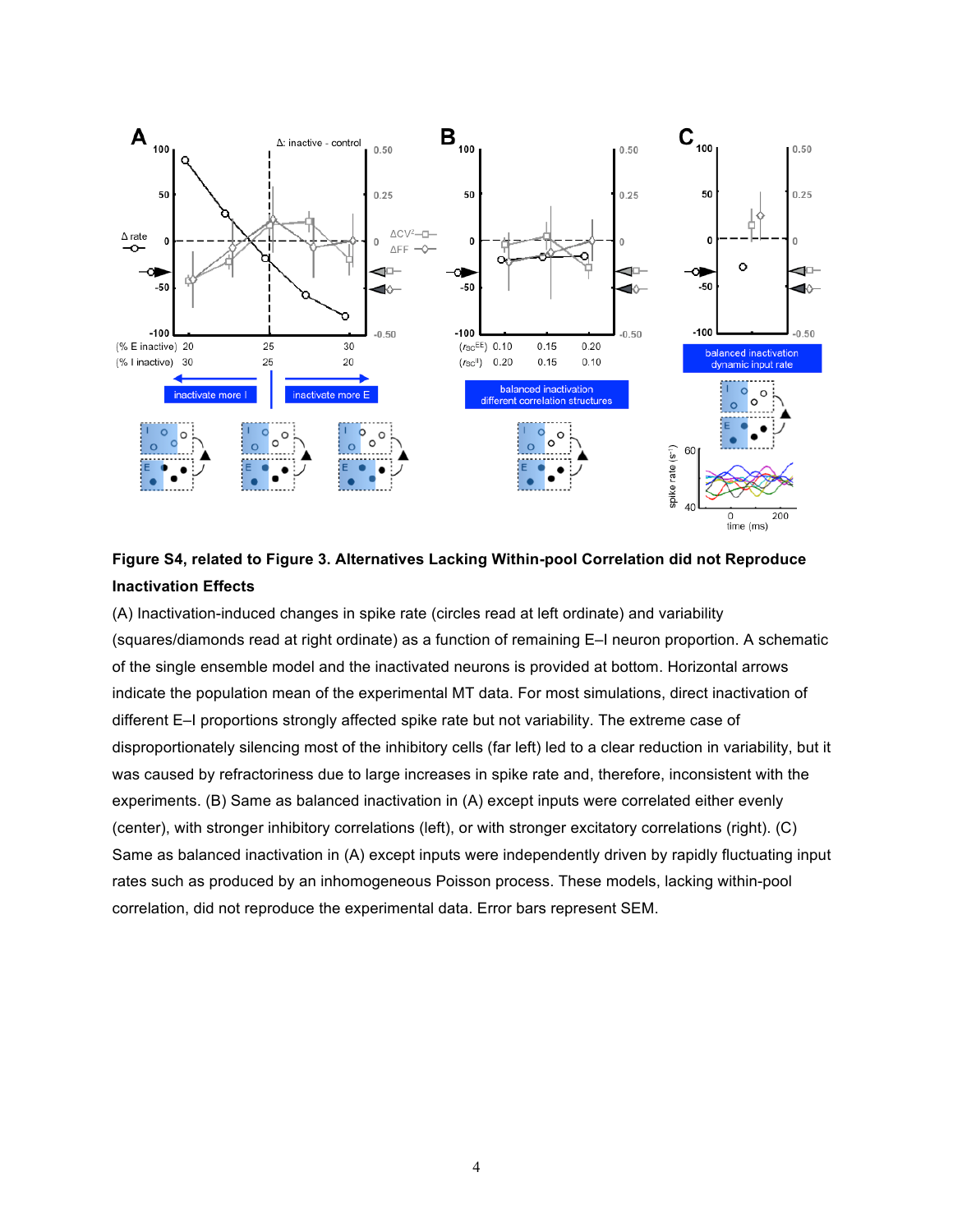#### 1 **SUPPLEMENTAL EXPERIMENTAL PROCEDURES**

- 2 **Analysis of neuronal response variability.** Spiking irregularity (i.e., within-trial
- $3$  variability) was measured by the squared coefficient of variation (CV<sup>2</sup>) of the interspike
- 4 intervals  $T_i$ , for  $i = 1, ..., M 1$ , between the M spikes observed during one trial

$$
CV^2 = \frac{Var[T]}{E[T]^2},
$$
 [1]

- 5 where  $Var[T]$  indicates the variance, and  $E[T]$  indicates the expected value.
- 6 The average  $CV^2$  over repeated trials of each stimulus condition is reported in the text.
- 7 The trial-to-trial variability of the spike count **X** was measured by the Fano factor (FF)

$$
FF = \frac{\text{Var}[\mathbf{X}]}{\text{E}[\mathbf{X}]},\tag{2}
$$

 where the expected value and variance were estimated across trials for each stimulus 9 condition. For long observation times, the CV<sup>2</sup> and FF are equal for a class of stationary stochastic point processes called *renewals* (e.g., a Poisson process is a special case of a renewal). For sustained responses, visual cortical neurons are generally well described by this theory and, thus, allow us to interpret changes of within- or across-trial variability accordingly.

 Stimulus responses were subject to recommended criteria to ensure the reliability of the CV<sup>2</sup> and FF estimates (Nawrot et al., 2008). All estimates for each stimulus condition were calculated from spike trains of exactly 250 ms duration: 50–300 ms before and 17 after stimulus onset for fixation and response data, respectively (see horizontal gray bar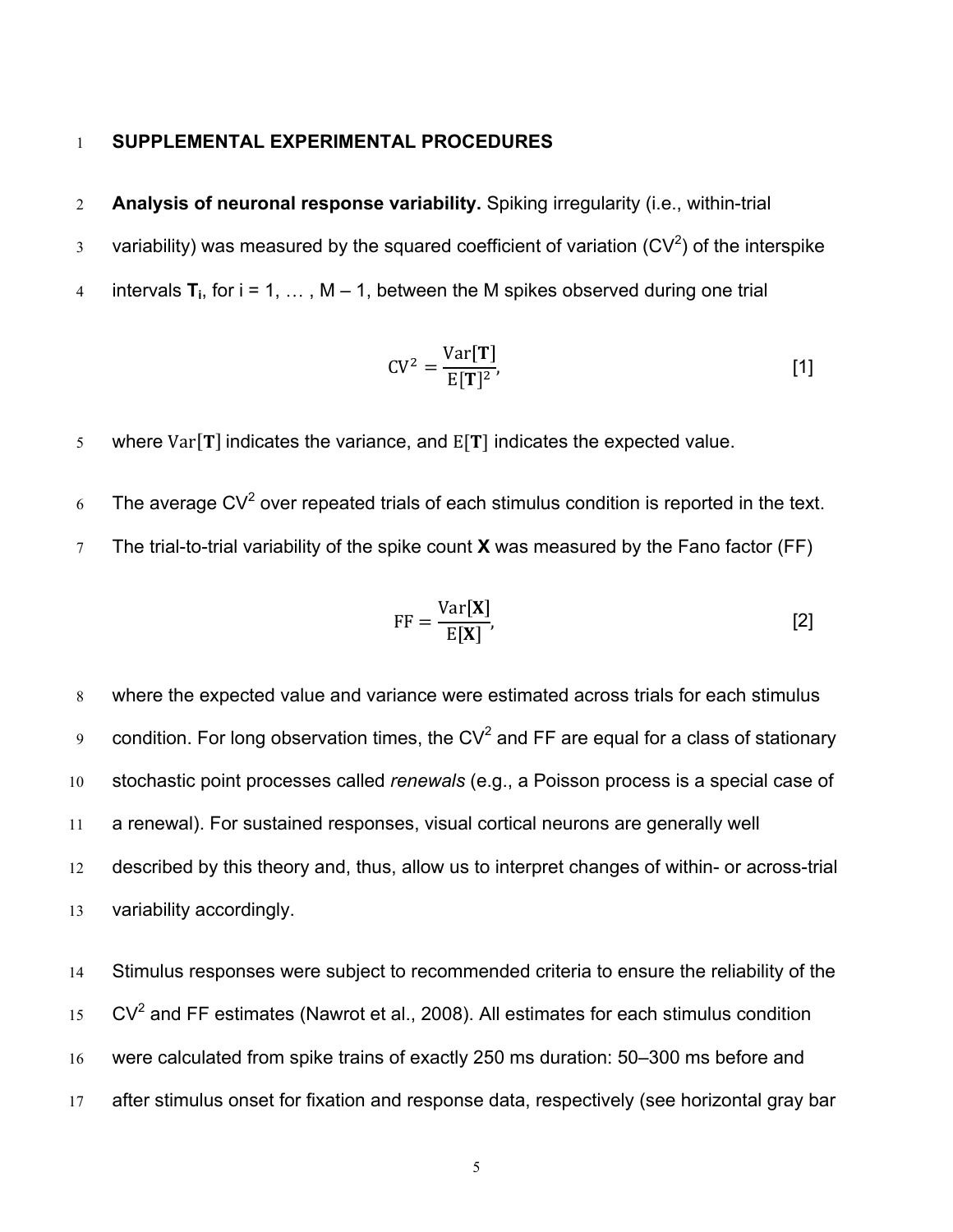in Figure 1D). A neuron's response to a given stimulus condition was included only if a minimum of 5 spikes per response and a minimum of 8 repeated trials were obtained. This led to the inclusion of 39 single MT neurons (out of 43 held for entire recovery block), each contributing responses to an average 11 repeated trials of 13 stimulus conditions per inactivation block (4,392 total trials per block). The same criteria held for the V1 data, except that its larger stimulus set only permitted 5 repeated trials per condition. Consequently, we admitted these data acknowledging that a larger FF bias toward unity could conceal inactivation effects. In V1, all 36 single neurons encountered were included, each contributing responses to exactly 5 repeated trials of an average 17 stimulus conditions per inactivation block (3,060 total trials per block). Population mean and standard error were estimated across neuron-conditions.

 The dynamics of trial-to-trial variability were estimated for MT (Figure 1D) and V1 (Figure 4C) to examine their relationship to evoked changes in spike rate. These estimates were obtained using a centered, 70 ms sliding window that advanced in 17.5 ms steps. The FF is robust to low spike counts; however, the obtained quantities in these curves will be more biased toward unity than those calculated from the static 250 ms window due to the smaller counting window (Nawrot et al., 2008). They nevertheless convey complementary temporal data on stimulus- and inactivation-evoked effects with respect to changes in spike rate response.

 Interspike interval histograms were obtained for each neuron-condition by pooling all observed intervals across repeats (Figure 1E). The population mean and SEM of the histograms were taken over neuron-conditions. The mean histogram (discounting a 2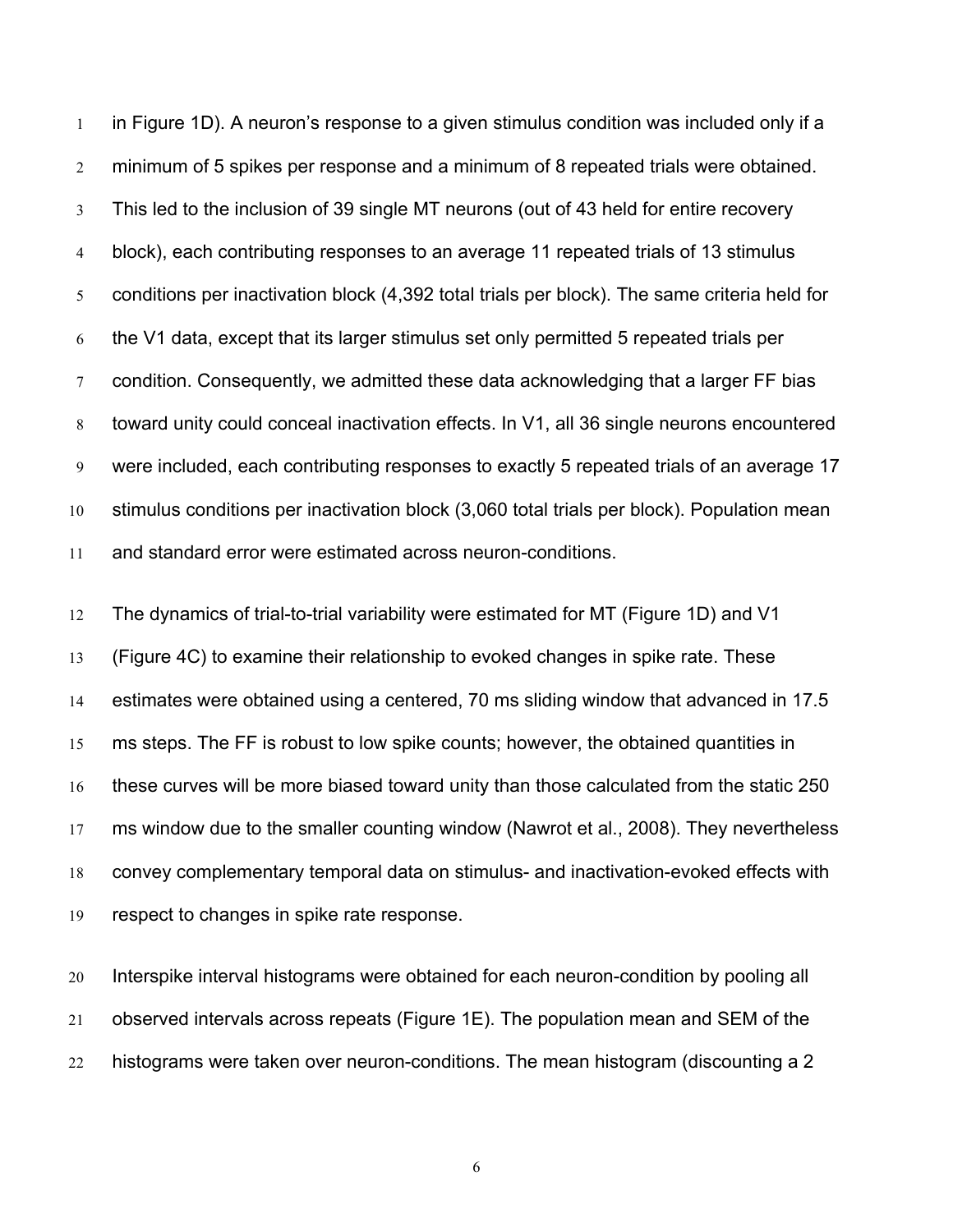ms refractory period) for each inactivation condition constrained a gamma probability 2 density function f for an interval t  $> 0$ , given shape k  $> 0$  and scale  $\theta$   $> 0$  parameters

$$
f(t; k, \theta) = \frac{t^{k-1} e^{-\frac{t}{\theta}}}{\theta^k \Gamma(k)},
$$
\n[3]

 where Γ(k) is the gamma function. Shape parameters greater than 1 indicate intervals 4 that are more regular than those obtained by a Poisson process. The mean  $\pm$  SEM for both parameters across inactivation blocks are reported (Figure 1E, inset).

 **Bottom-up input inactivation simulations.** The output spike rate and variability statistics in Figure 3 were calculated from input ensembles consisting of 50 excitatory and 50 inhibitory neurons, each firing at a constant spike rate of  $\lambda = 100$  spikes s<sup>-1</sup>. Their spike trains were realized using the gamma distributed intervals of equation [3] 10 (Experimental Procedures) measured in seconds with parameters  $k = 2$  and scale  $\theta =$  $(\lambda k)^{-1} = 0.005$ . Inactivation set  $\lambda$  to zero for half of the excitatory and inhibitory neurons.

 The "independent model" (i.e., with uncorrelated input) realized i.i.d. spike trains for each neuron. This model led to unsatisfactory results because the input spike rates and high irregularity were substantially attenuated in the output before inactivation. This is because observing N excitatory inputs is equal in probability to observing N inhibitory inputs, independent of time scale. Therefore, an action potential is only generated when random fluctuations permit the unlikely accrual of excitation, which leads to (i) rate attenuation because the majority of excitatory synapses are annihilated by inhibitory ones, and (ii) interval regularization because accumulating N randomly unchecked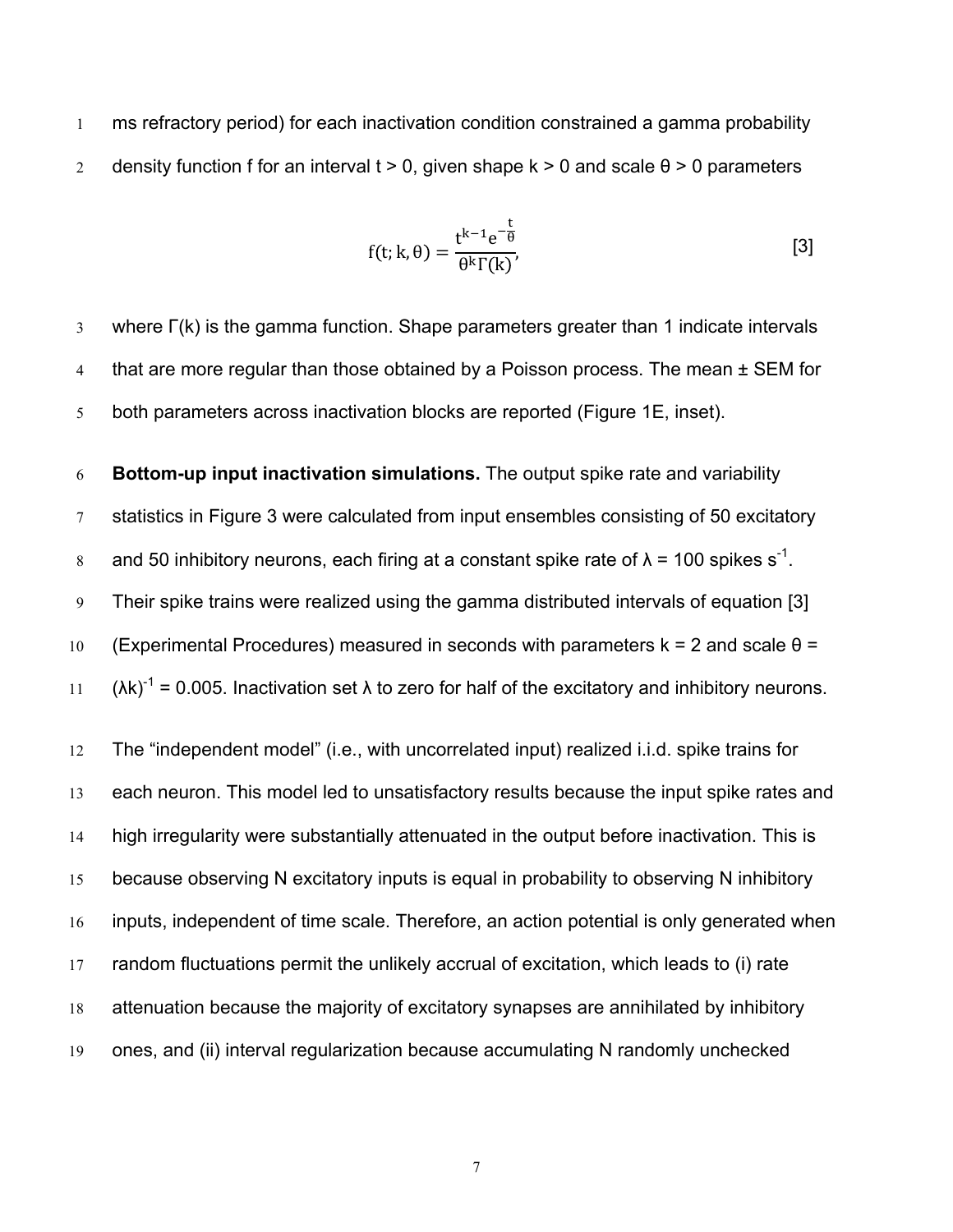excitatory events to overcome the sub-threshold deficit effectively constructs a gamma 2 process with shape parameter  $k \propto N$  (with unit proportionality for perfect accumulation).

 The "uniform correlation" model correlated all excitatory and inhibitory neurons to one template **μ** (see Experimental Procedures), such that excitation and inhibition fluctuated in unison. This model led to similar results as the independent model, since the majority of excitatory synapses were canceled in a timely manner by a comparable number of inhibitory synapses. Only the random fluctuations in total spike count across neurons contributed to suprathreshold depolarization.

 The "within-pool correlation" model synchronized all excitatory neurons to one template **μ**<sup>E</sup> and all inhibitory neurons to another i.i.d. template **μ**I. This case led to more realistic results because the output spike rate was preserved as was the interval irregularity. Only in this case did inactivation reduce the output rate, CV and Fano factor, as measured in the MT data. We found that the results also held when the excitatory ensemble was divided into two partially correlated parts (e.g., V1 and V2). However, the inactivation effects shrank as the ensembles become more independent. In the limiting case, independent components no longer reproduced the inactivation-induced decrease in Fano factor (Figure S3A).

 **Control analyses for simulated spike rate changes.** As for the experimental data, we performed supplementary simulations to ensure that the inactivation-induced variability reductions were not artifacts of rate change. This was done by running a control model 21 with  $\lambda$  matched to the output spike rate in the inactivation model of the main text (where  $\lambda$  = 100 s<sup>-1</sup>). Figure S3B shows that the mean-matched control data remained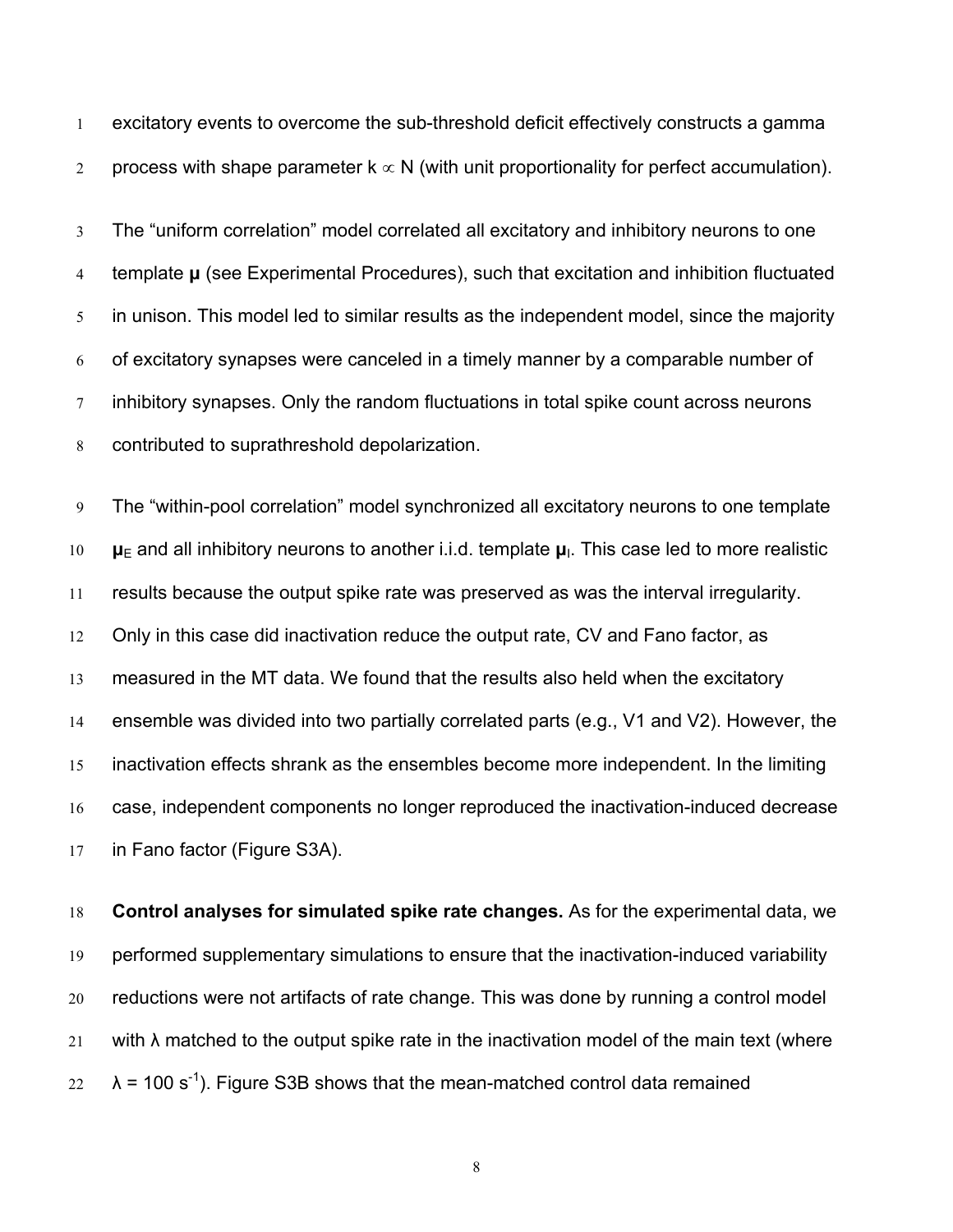significantly more variable than the inactivation data. Furthermore, differences between control and mean-matched Fano factor were not detected, although CV did decrease slightly from control levels.

 **Top-down input inactivation simulations.** These simulations were set up like the within-pool correlation model described above, except an imbalanced number of excitatory and inhibitory neurons were silenced. The total number of inactivated neurons always added up to 50% of the control model population. Only the relative change in E– I balance seems to modulate the inactivation-induced effect on rate. For example, we obtained similar results when forcing the LGN input source to provide balanced input 10 and the V2 input source to provide  $I > E$  input (therefore starting off with an imbalanced control model). In this case, when V2 inactivation silenced half of the total population, a balanced input ensemble remained.

 **Model robustness.** To evaluate the robustness of our input inactivation results, we performed additional simulations that individually varied each input ensemble variable: 15 spike rate  $\lambda$ , interval irregularity k, ensemble synchrony b, ensemble size N<sub>E</sub> + N<sub>I</sub>, and the E-I imbalance. In the main text, we showed that inactivation effects were sensitive to ensemble synchrony b (Figure 3E) and that E–I imbalance mainly affected inactivation rate (Figure 4G). The above supplementary results on spike rate artifacts showed that our model was robust to variations of spike rate λ (Figure S3B). Consequently, we ran 20 our simulations after doubling the input interspike interval irregularity  $k \rightarrow k/2$  and once more after doubling the number of input neurons. In both cases, the inactivation results were qualitatively consistent with those of the model in the main text (Figure S3C).